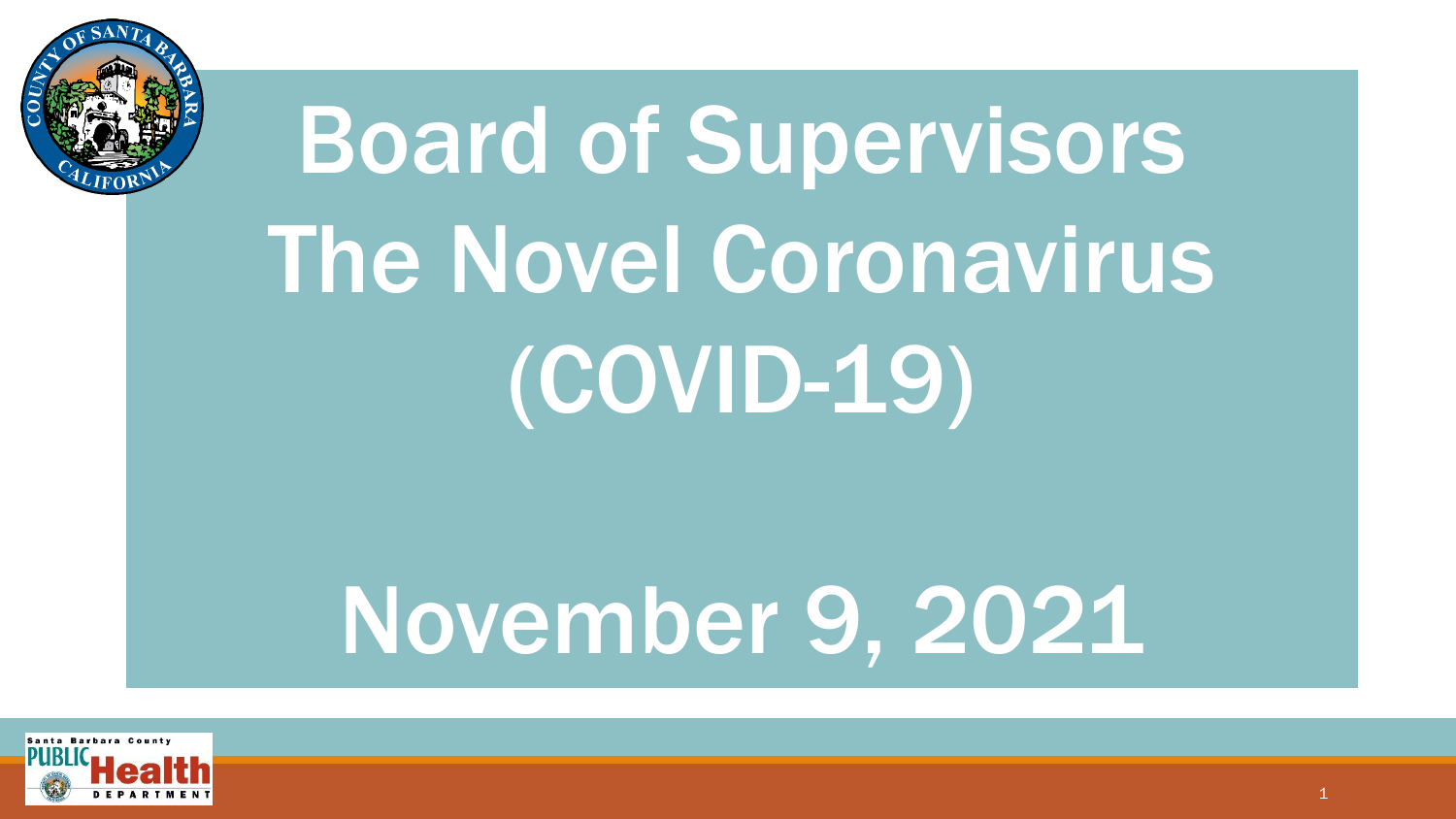### Santa Barbara County by the Numbers

|                                           | <b>November 8, 2021</b><br><b>Updated M-F except holidays</b> |
|-------------------------------------------|---------------------------------------------------------------|
| <b>New Cases 45</b>                       | New Deaths 1                                                  |
| $\downarrow$ -17% from 2 week avg of 54   | 个 0% from 2 week avg of 1                                     |
| <b>Active Cases 336</b>                   | <b>Hospitalized 35</b>                                        |
| $\uparrow$ 12% from 2 week avg of 299     | $\downarrow$ -10% from 2 week avg of 39                       |
| <b>Total Cases</b>                        | <b>Total Deaths</b>                                           |
| 44,596                                    | 527                                                           |
| Case Rate per 100k as of November 4, 2021 | Test Positivity as of November 4, 2021<br>2.9%                |

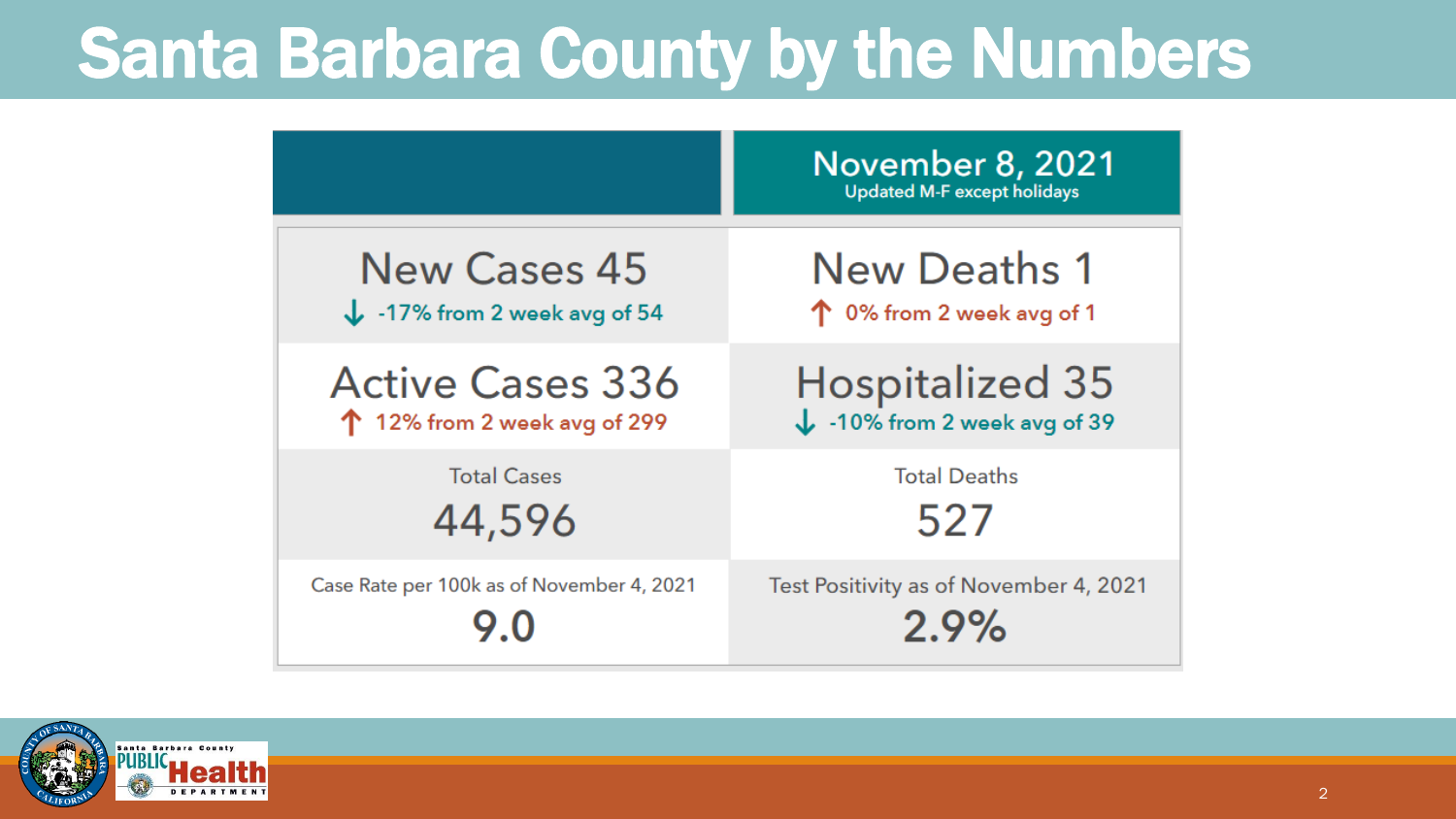#### Santa Barbara County Case Rate,

Case Rate per 100k People

Actual and CA adjusted



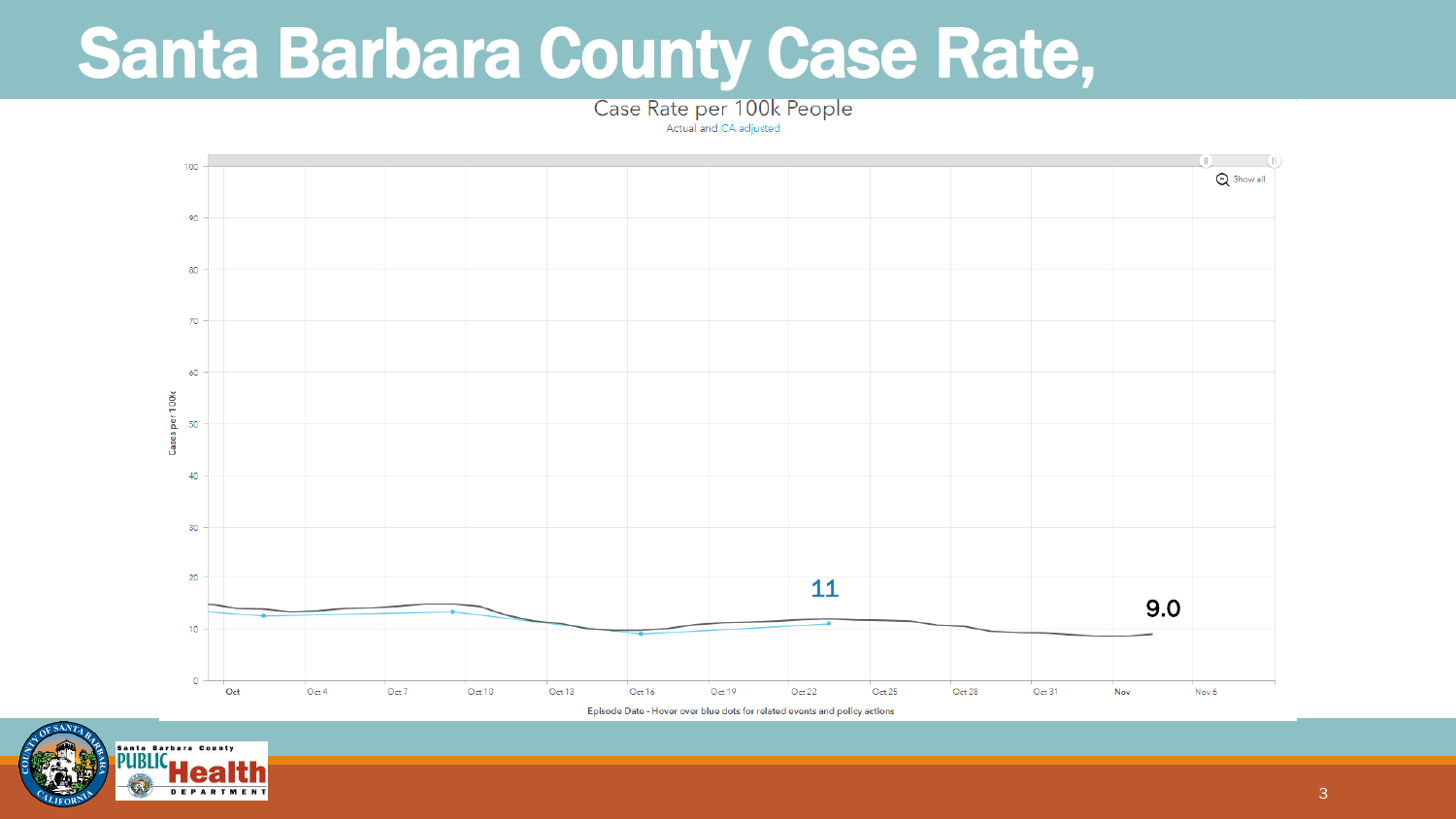#### Case Rate by Vaccination Status, 10/28



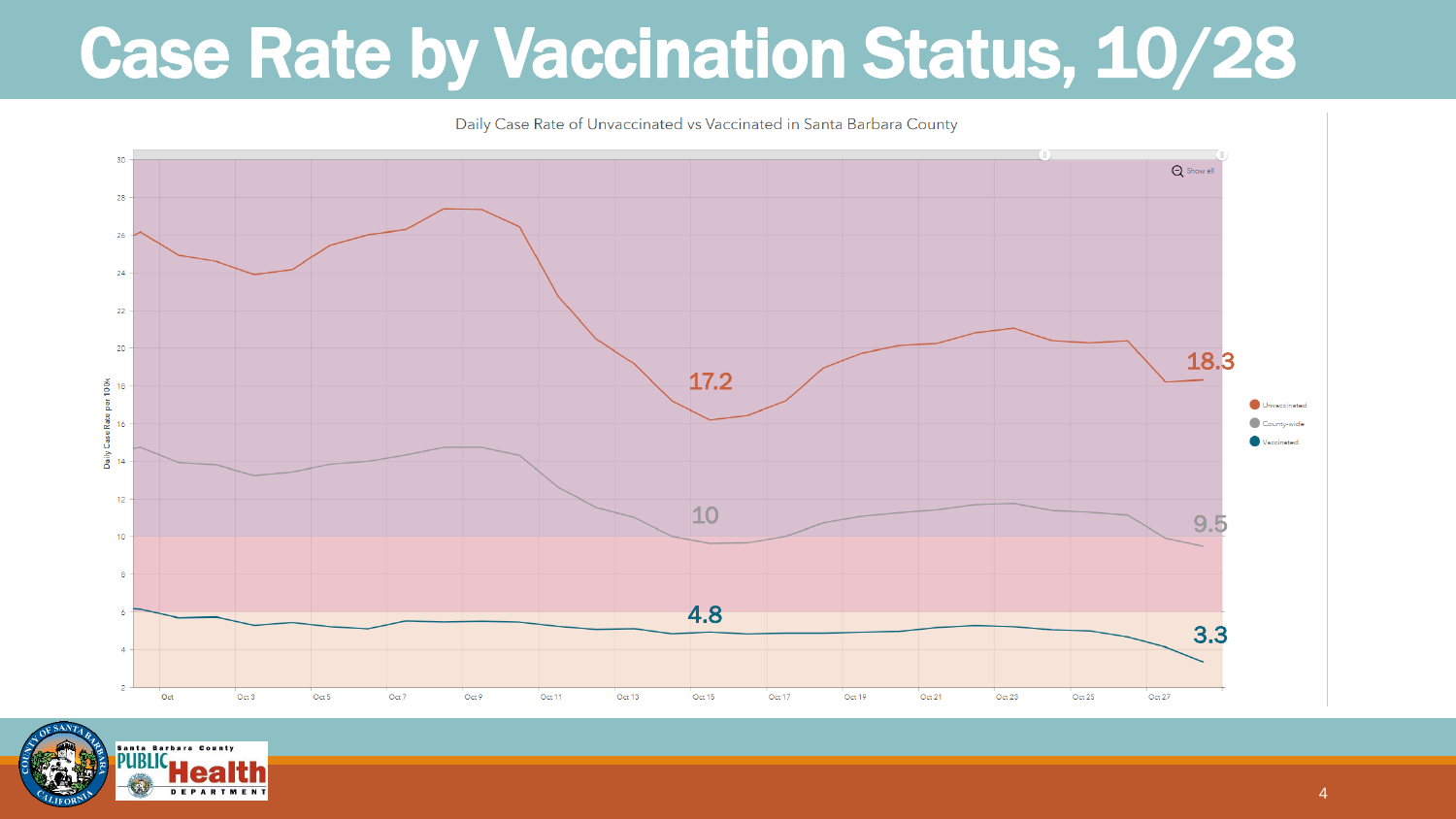#### Hospital Capacity, 11/8



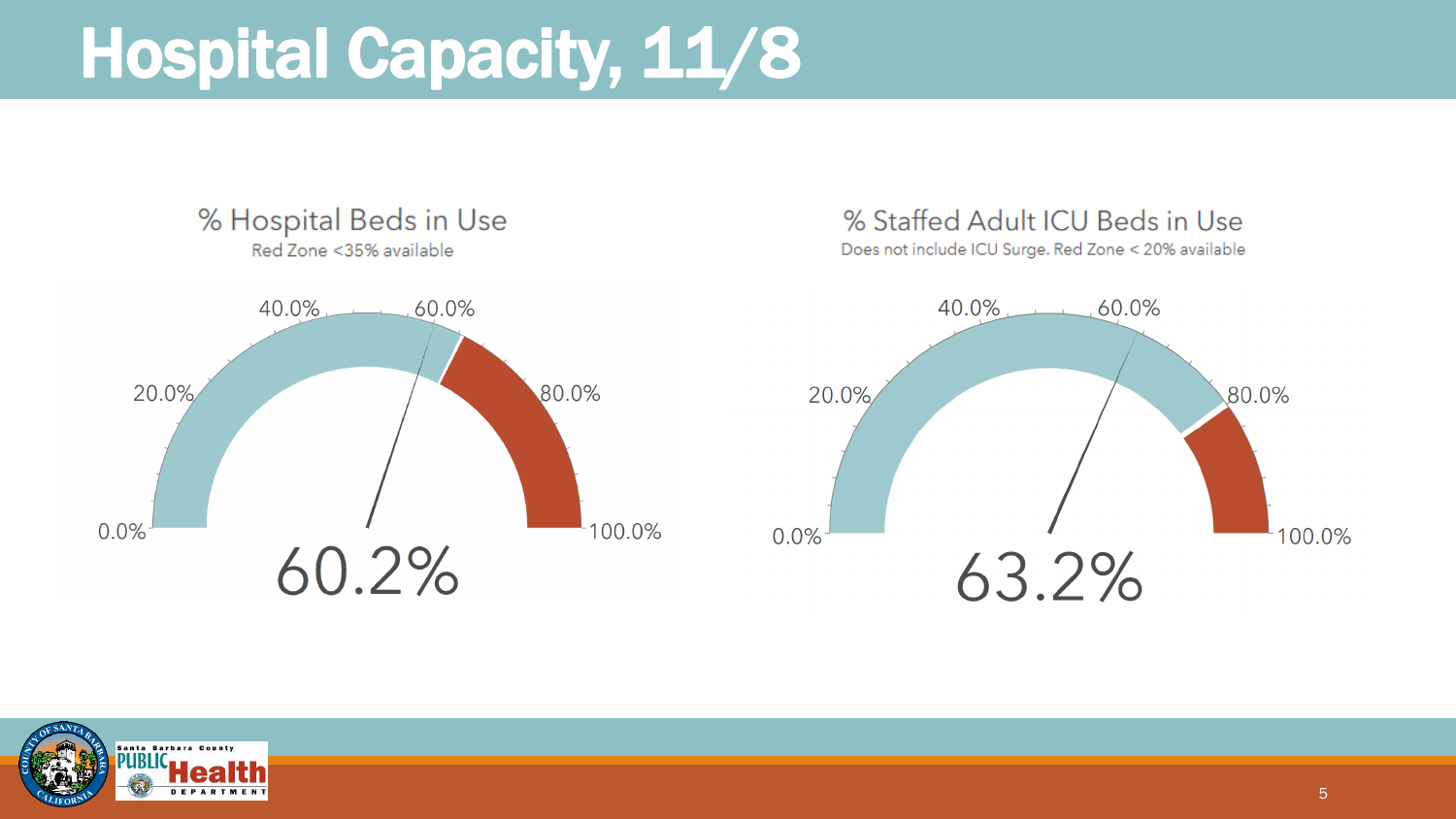#### Hospitalization Rates



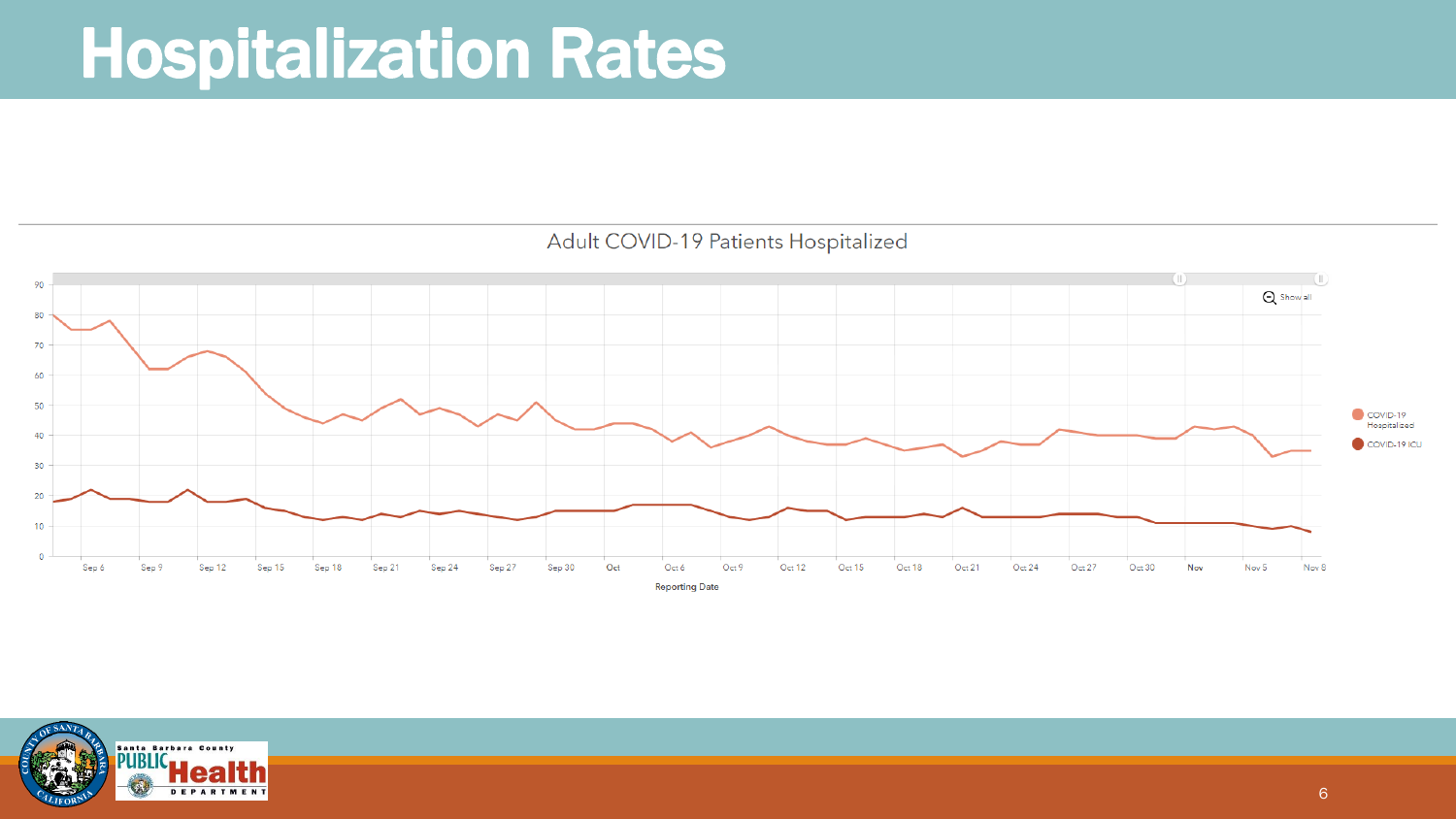#### Vaccination Rates



anta Barbara County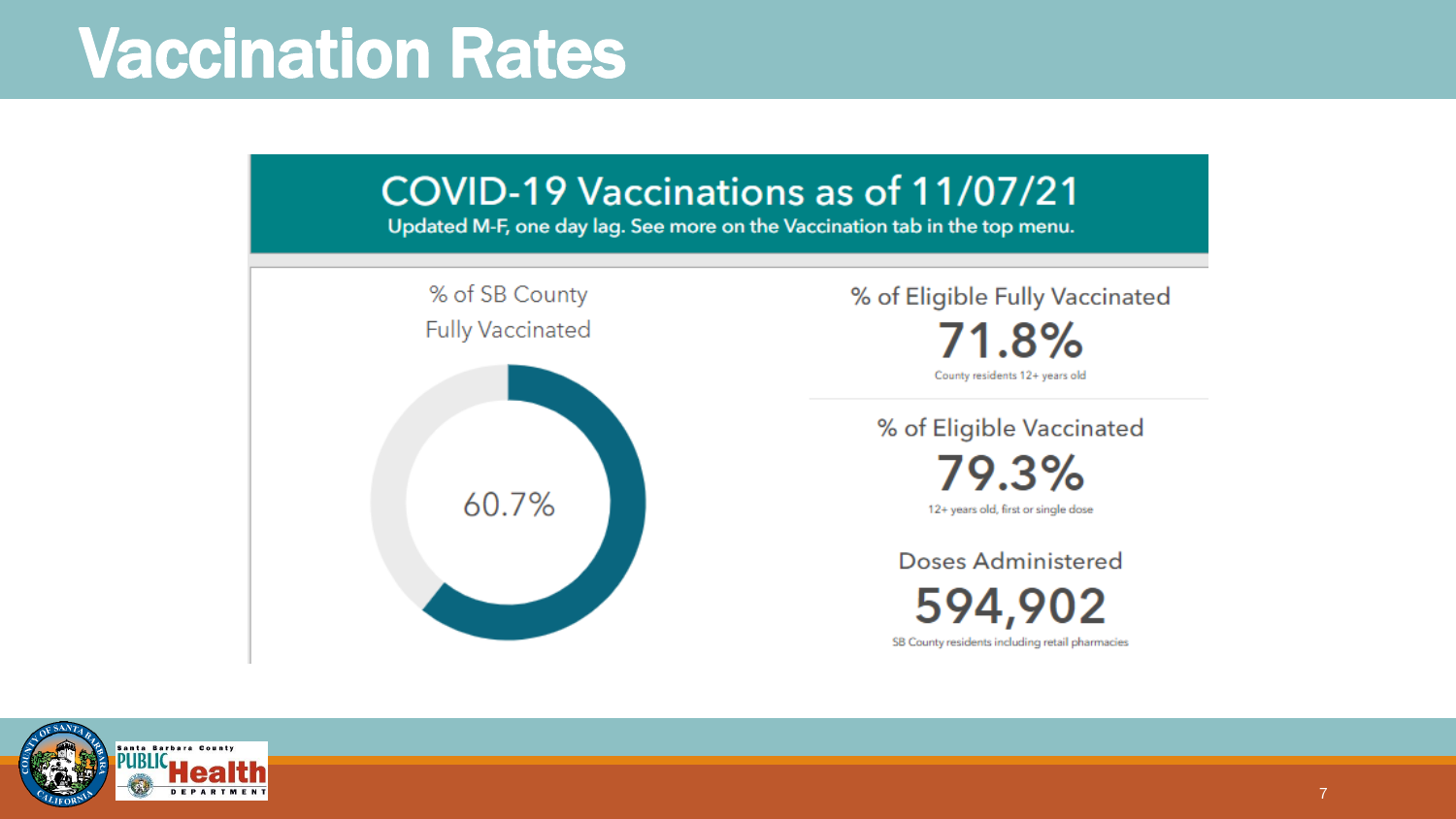#### Fully Vaccinated Rate by Zip Code, 11/2

| Zip Code $\vert \cdot \vert$ | $VEM$ –                 | 12+ Population Size<br>$\overline{\mathbf{v}}$ | City<br>$\overline{\phantom{a}}$                                    | $2-Nov$ |  |
|------------------------------|-------------------------|------------------------------------------------|---------------------------------------------------------------------|---------|--|
|                              |                         |                                                | Goleta, Isla Vista, Gaviota, Naples,                                |         |  |
| 93117                        | 3                       | 53768                                          | Capitan                                                             | 59.81%  |  |
| 93254                        | $\mathbf{1}$            | 590                                            | New Cuyama                                                          | 61.90%  |  |
| 93455                        | 3                       | 38992                                          | Santa Maria, Orcutt, Betteravia                                     | 63.68%  |  |
|                              |                         |                                                | Lompoc, Vandenberg Village, Mission                                 |         |  |
| 93436                        | $\overline{2}$          | 46237                                          | Hills, Concepcion, Acorn                                            | 63.79%  |  |
| 93427                        | 3                       | 5341                                           | <b>Buellton, Las Cruces</b>                                         |         |  |
| 93458                        | $\mathbf{1}$            | 43263                                          | Santa Maria                                                         | 70.46%  |  |
| 93454                        | $\overline{2}$          | 32043                                          | Santa Maria, Sisquoc, Garey                                         | 70.87%  |  |
|                              |                         |                                                | Santa Ynez, Solvang, Los Olivos,                                    |         |  |
| 93463                        | 4                       | 7101                                           | <b>Ballard</b>                                                      | 71.13%  |  |
| 93105                        | 4                       | 25430                                          | Santa Barbara, Mission Canyon                                       | 74.19%  |  |
| 93460                        | $\overline{\mathbf{4}}$ | 4623                                           | Santa Ynez                                                          | 74.52%  |  |
| 93110                        | 3                       | 15103                                          | Santa Barbara, Hope Ranch                                           | 75.83%  |  |
| 93434                        | $\mathbf{1}$            | 5926                                           | Guadalupe                                                           | 77.47%  |  |
| 93440                        | 3                       | 1389                                           | Los Alamos                                                          | 78.04%  |  |
| 93109                        | $\overline{4}$          | 10019                                          | Santa Barbara                                                       | 79.22%  |  |
| 93101                        | 3                       | 27818                                          | Santa Barbara                                                       | 79.62%  |  |
| 93103                        | 3                       | 17933                                          | Santa Barbara                                                       | 79.85%  |  |
|                              |                         |                                                | Carpinteria, Summerland, Toro                                       |         |  |
| 93013                        | 4                       | 14495                                          | Canyon                                                              | 80.25%  |  |
|                              |                         |                                                | Santa Barbara, Montecito,                                           |         |  |
| 93108                        | 4                       | 9321                                           | Summerland, Toro Canyon                                             | 82.53%  |  |
| 93111                        | 4                       | 15517                                          | Goleta                                                              | 87.72%  |  |
| 93067                        | 3                       | 405                                            | Carpinteria                                                         | 100.00% |  |
| 93441                        | 4                       | 837                                            | Los Olivos                                                          | 100.00% |  |
|                              |                         |                                                | *93429 info redacted in accordance with CA state privacy requireme. |         |  |

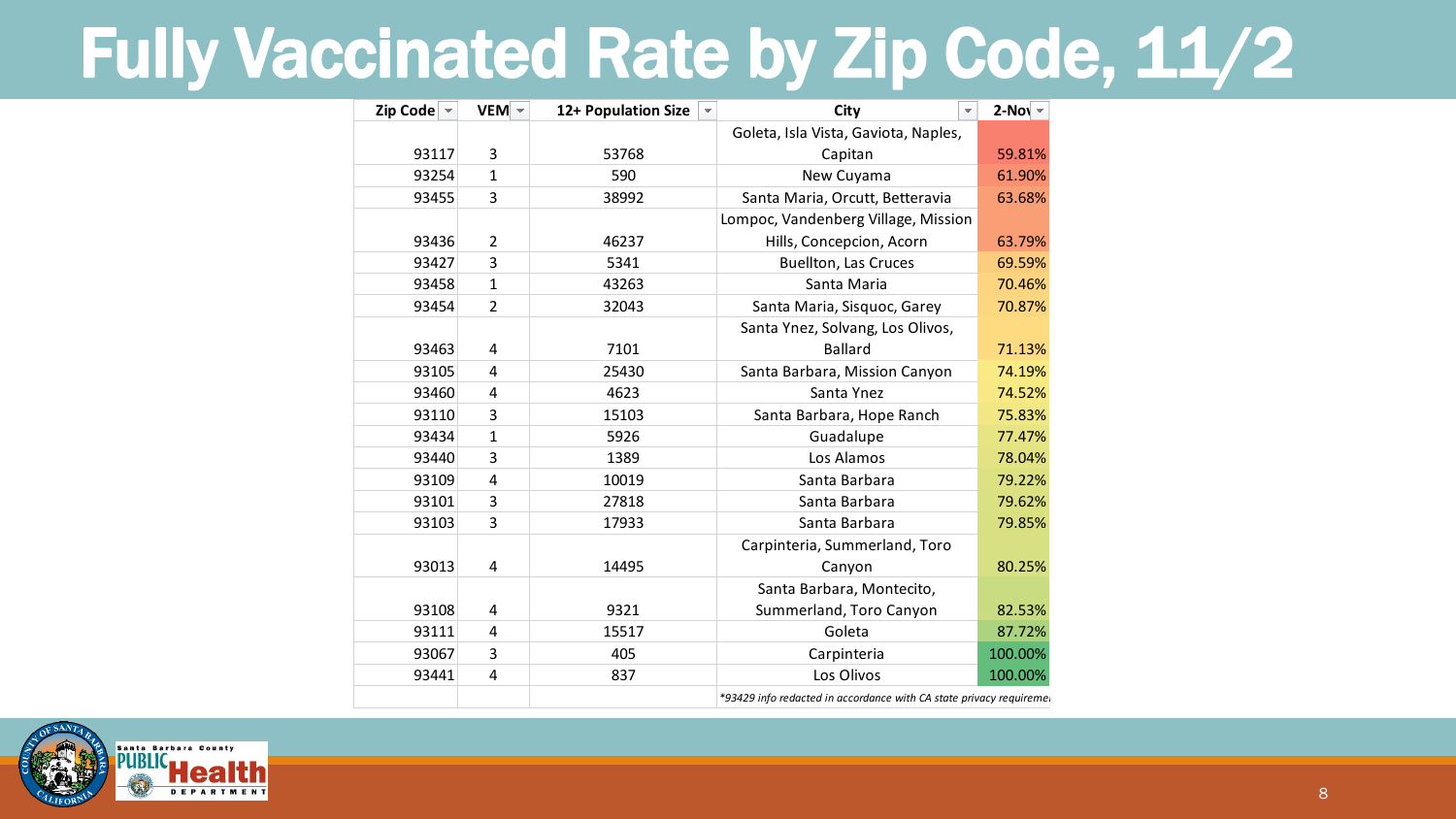#### Mobile Vaccine Program



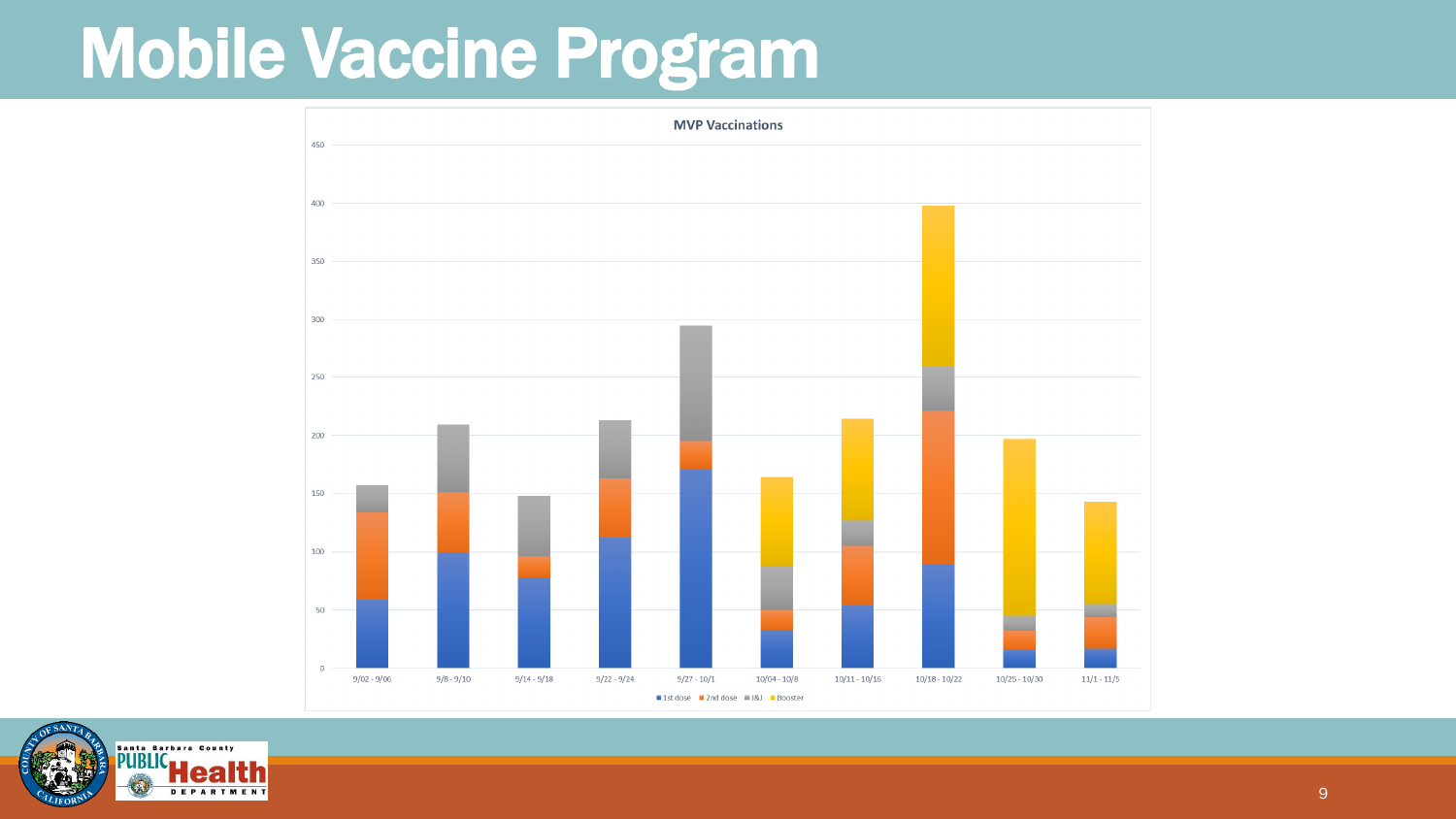#### Current Outbreaks

#### **28 Active Outbreaks**







21 Schools



**5 Congregate** Living **Facilities** 

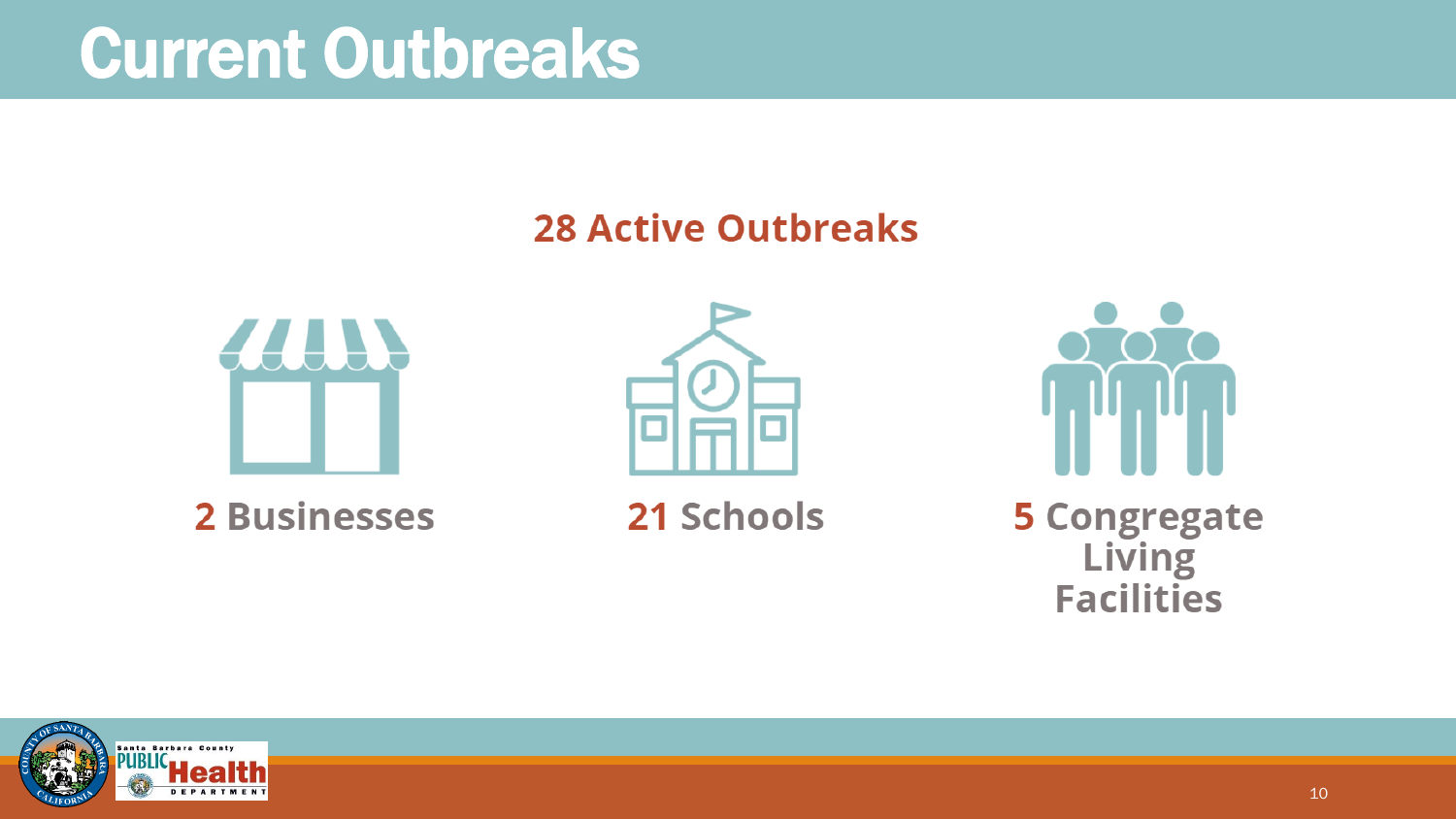### SBC Indoor Masking Health Officer Order

#### $\triangleright$ Indoors masking mandate issued on 8/6:

- As daily case rate rapidly increased
- As COVID-19 hospitalization also increased after stabilization
- As vaccination rates plateaued

#### ➢Current Status:

- **Daily case rate is decreasing, but minor surges are happening in other locations**
- **Exercity** unstable
- Vaccination rates are slowly inching upwards in county, but remain low in some zip codes

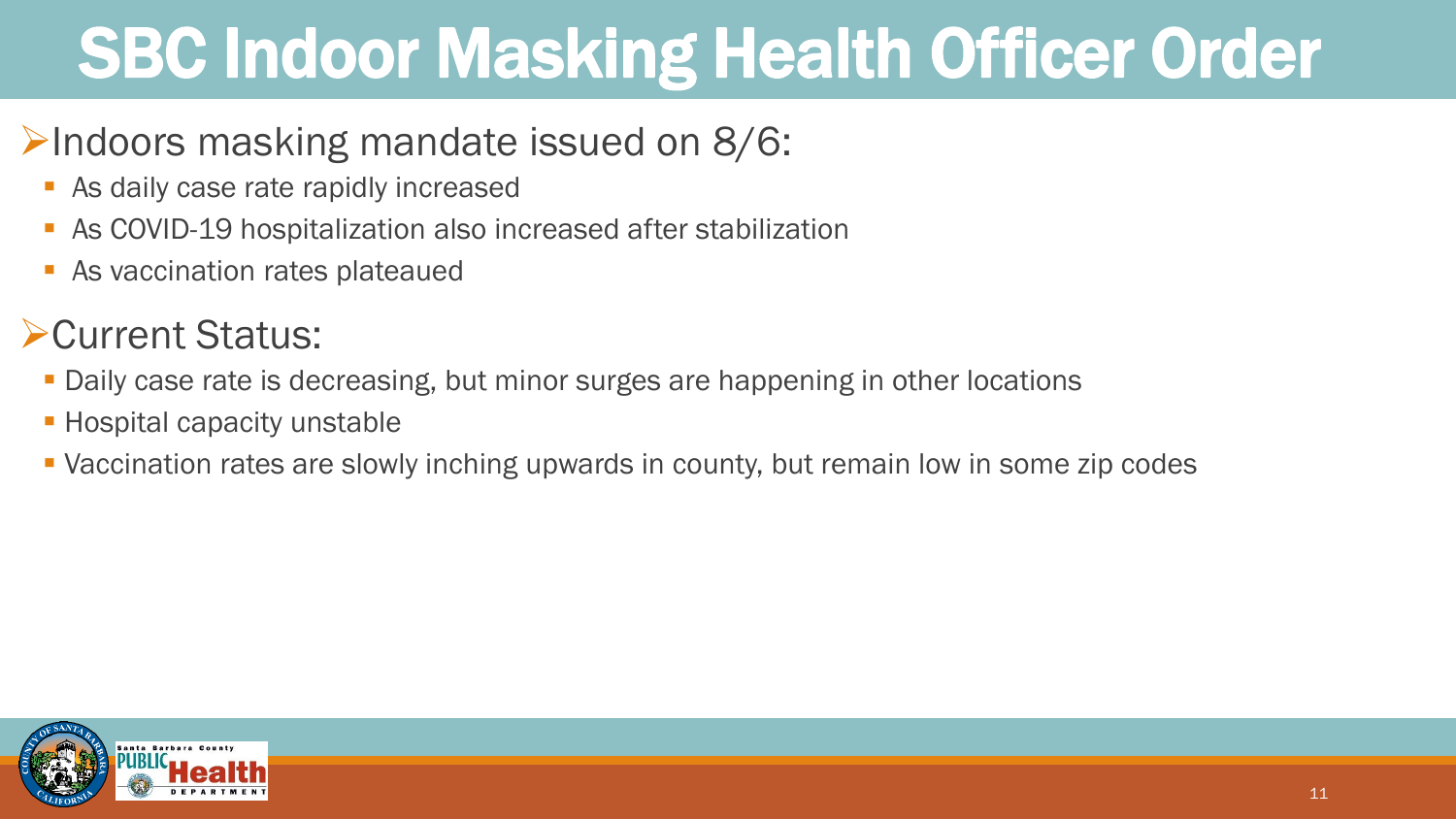### SBC Health Officer Order 2021-10.6

- ➢SBC HOO for indoors masking renewed until December 4, 2021
- ➢SBC HOO will be lifted when case rate is less than 6/100,000 for 2 weeks
- **►If SBC HOO is lifted, triggers that may cause re-issuance of local mask order:** 
	- **High case rate**
	- **E** Circulating variants
	- **Exercise Hospital capacity**
- ➢Masks would still be required in certain settings per State HOO or Cal-OSHA:
	- Schools
	- **Places of employment**
	- **All indoors settings for unvaccinated individuals**
- ➢PHD is reviewing other criteria from other jurisdictions

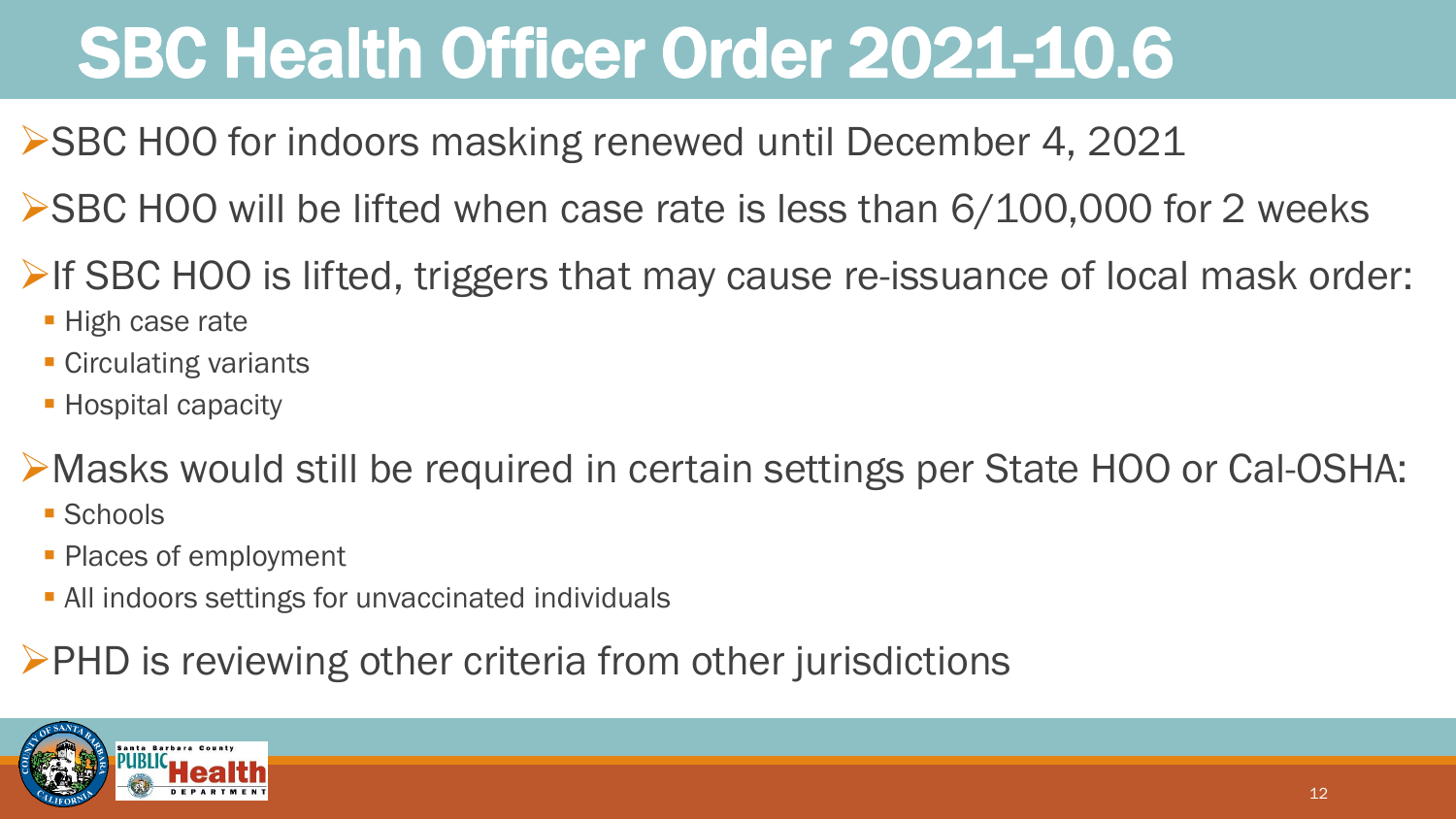#### Mask Requirement Comparison

| County                                                                                                                            | <b>Date</b><br><b>Issued</b> | <b>Moderate tier</b><br>of case rate as<br>defined by CDC<br>tracker (CR<7,<br>$TP < 8$ ) | <b>Hospitalizations</b>                        | Vaccination<br>Requirement                                                             | <b>Additional Rules</b>                                                                                 |
|-----------------------------------------------------------------------------------------------------------------------------------|------------------------------|-------------------------------------------------------------------------------------------|------------------------------------------------|----------------------------------------------------------------------------------------|---------------------------------------------------------------------------------------------------------|
| Alameda, Contra<br>Costa, Marin, Napa,<br>San Francisco, San<br>Mateo, Santa Clara,<br>Sonoma, and the<br><b>City of Berkeley</b> | October 7th                  | 3 continuous weeks                                                                        | Health Officer's judgment of low<br>and stable | 80% of total pop fully vaccinated OR<br>8 weeks after EUA for 5-11 yr olds             |                                                                                                         |
| Ventura                                                                                                                           | October 18th                 | 3 continuous weeks                                                                        | Health Officer's judgment of low<br>and stable | 80% of total eligible pop fully<br>vaccinated OR 8 weeks after EUA for<br>5-11 yr olds |                                                                                                         |
| <b>SLO</b>                                                                                                                        | October 20th                 | 10 days                                                                                   | Health Officer's judgment of low<br>and stable |                                                                                        |                                                                                                         |
| <b>Los Angeles</b>                                                                                                                | November 2nd                 | 3 continuous weeks                                                                        | Fewer than 600 for 3 straight<br>weeks         | 80% of residents 12+ are fully<br>vaccinated                                           | No reports of significantly circulating<br>variants of concern that could threaten<br>vaccine efficacy. |

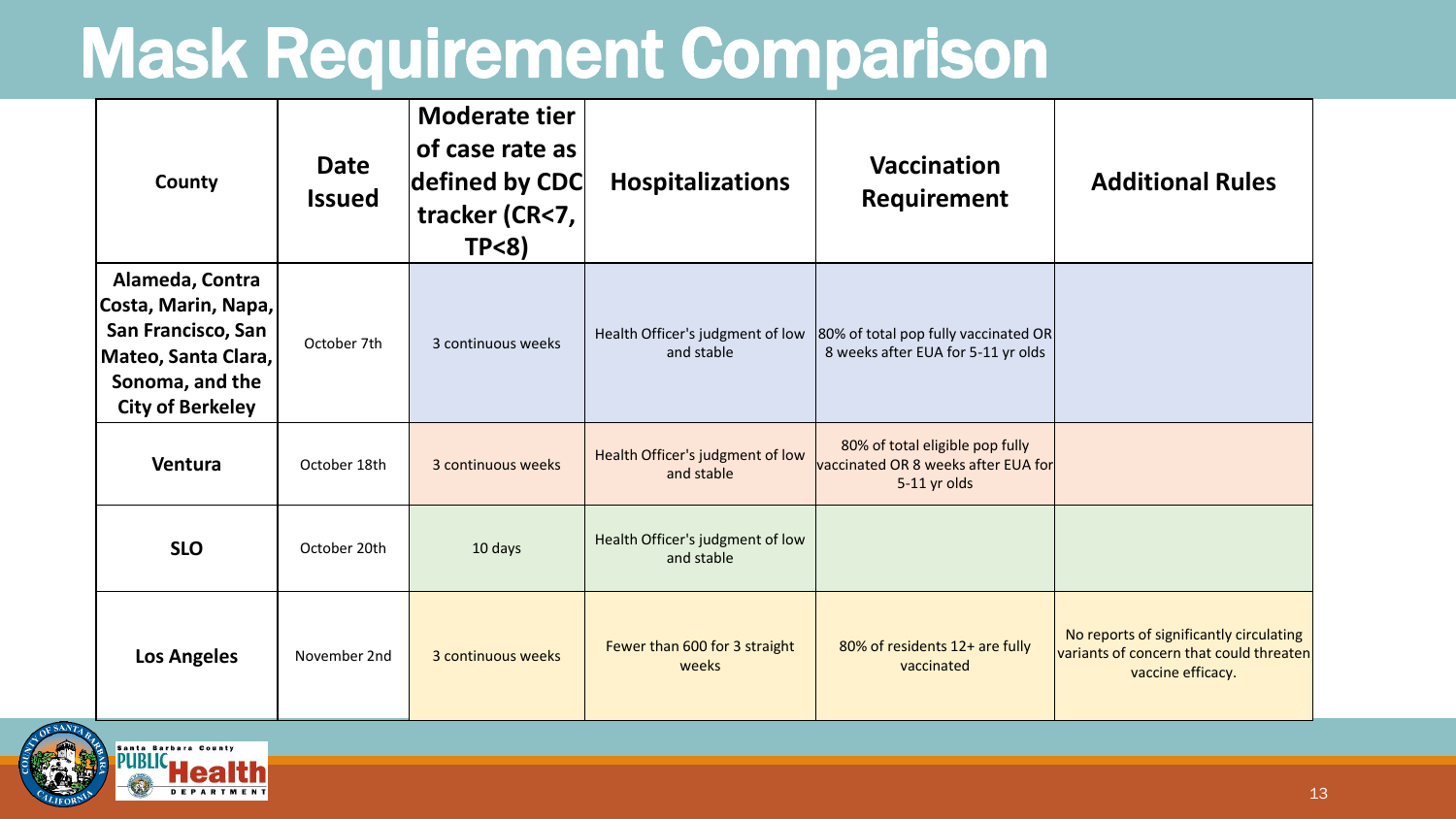### Tier System Comparison for Case Rate

| <b>Old CA Tier System</b>      |                     |                 |                    |             |  |  |
|--------------------------------|---------------------|-----------------|--------------------|-------------|--|--|
|                                | <b>Minimal</b>      | <b>Moderate</b> | <b>Substantial</b> | Widespread  |  |  |
| New cases/100,000 per day      | $\langle 2 \rangle$ | $2 - 5.9$       | $6 - 10$           | $>10$       |  |  |
| (7 day average; 7 day lag)     |                     |                 |                    |             |  |  |
| <b>Testing % Positivity</b>    | $<2\%$              | $2 - 4.9%$      | $5 - 8%$           | $>8\%$      |  |  |
| (7 day average; 7 day lag)     |                     |                 |                    |             |  |  |
| # of counties in tier          | $\mathbf{1}$        | $\overline{7}$  | 10                 | 40          |  |  |
|                                |                     |                 |                    |             |  |  |
| lew CDC Tiers                  |                     |                 |                    |             |  |  |
|                                | Low                 | <b>Moderate</b> | <b>Substantial</b> | <b>High</b> |  |  |
| New cases/100,000 in the       | $0 - 9$             | $10 - 49$       | 50-99              | >100        |  |  |
| past 7 days                    |                     |                 |                    |             |  |  |
| % of PCR tests positive in the | $<$ 5%              | $5 - 7.9%$      | 8-9.9%             | >10%        |  |  |
| past 7 days                    |                     |                 |                    |             |  |  |
| # of counties in tier          | 1                   | <b>18</b>       | 22                 | 17          |  |  |



O High Substantial O Moderate O Low O No Data

Current 7-days is Sun Oct 31 2021 - Sat Nov 06 2021 for case rate and Fri Oct 29 2021 - Thu Nov 04 2021 for percent positivity.